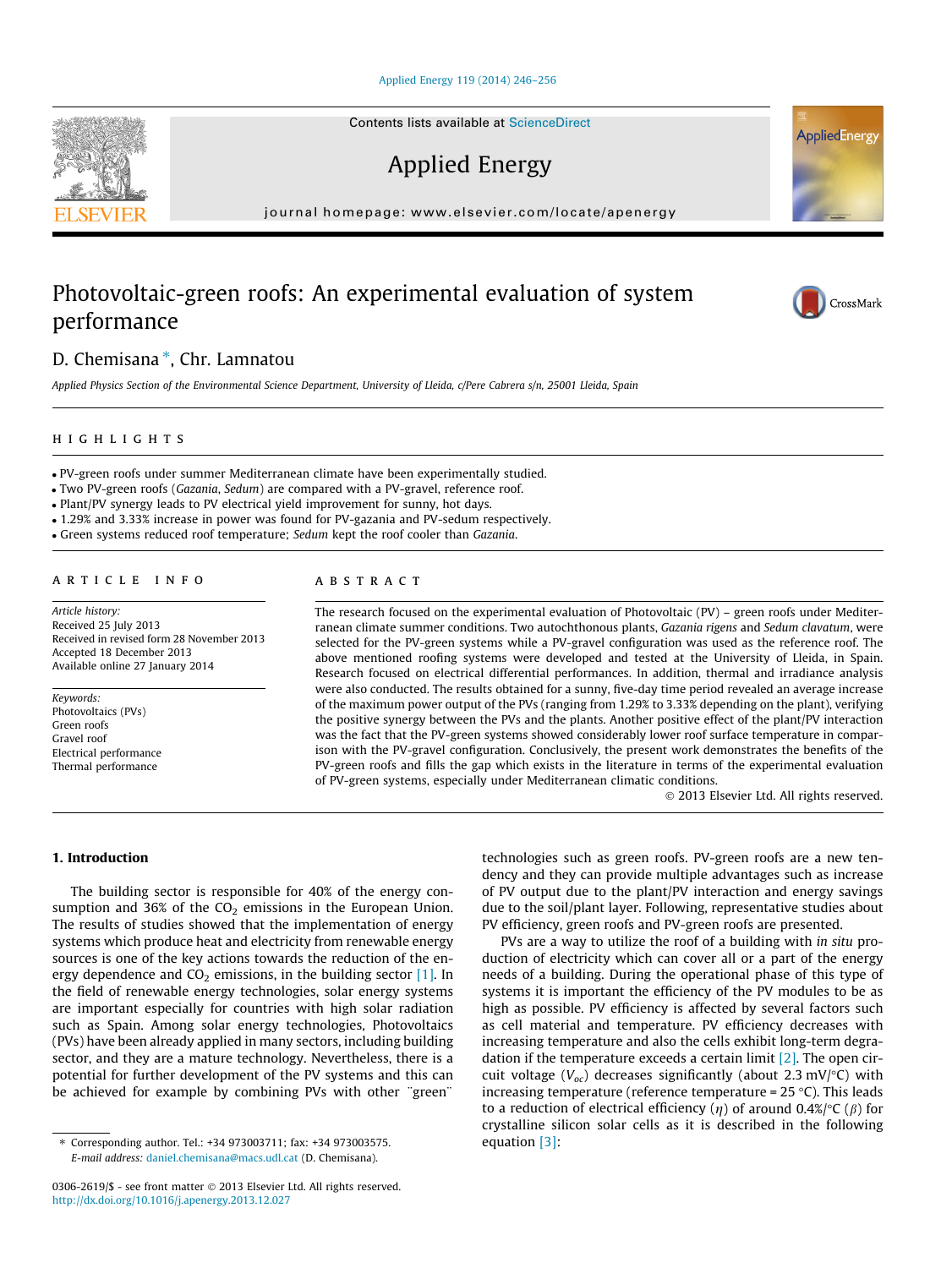$$
\eta(T) = \eta(25^\circ)[1 - \beta(t - 25^\circ)]\tag{1}
$$

Thereby, cooling of the PV modules is important in order to keep the efficiency at high level  $[2]$ .

On the other hand, green roofs are a totally different option for the utilization of the roof of a building and provide multiple benefits such as: air quality, temperature regulation, energy conservation, building envelope protection, increase of the longevity of the roofing membranes, economic and ecological benefits, and aesthetically more pleasing environment in which to work and live [\[4\]](#page--1-0). In the literature there are studies which verify the benefits of the green roofs in terms of building energy consumption. A recent study is that of Ascione et al. [\[5\]](#page--1-0), which verifies the benefits of green roofs for the building sector. Several green roofs (in Europe) were studied including Sedum and gramineous (short and tall height), grass lawn. The results revealed that in warm climates green roofs are suitable for reducing the energy demand for space cooling: the annual reduction of the primary energy ranged between 1% and 11% for Tenerife, 0% and 11% for Sevilla and 2% and 8% for Rome.

From the above mentioned issues it can be seen that the combination of green roofs with PVs is an interesting option for the utilization of the roof of a building. This is because this specific roofing configuration combines the benefits of the soil/plant layer for the building, the in situ energy generation from the PVs and the possible synergetic effects between plants and PVs. However, in the literature there are only a few studies about PV-green roofs.

With respect to theoretical/modeling works, Scherba et al. [\[6\]](#page--1-0) investigated the impact of roof reflectivity. The results revealed that the replacement of a black membrane roof by a PV-covered white or by a PV-covered green roof, led to reduction of the total sensible flux (approximately 50%). Another investigation is that of Hui and Chan [\[7\].](#page--1-0) The findings of a year-round building energy simulation (with EnergyPlus), for a low-rise commercial building, indicated that the PV-green roof generated 8.3% more electricity than the PV roof. It should be noted that the considered PV roof was roof-mounted with a few inches gap and the fact that there is no air circulation behind the module means that the difference in yield between this system and the PV-green one is expected to be higher. In addition, the above mentioned work also included an experimental part: measurements were taken in a rooftop garden in the University of Hong Kong on a sunny summer day from 11 am to 2 pm. Two PV panels were placed on a bare and a green roof. The PV-green system gave about 4.3% more electricity than the PV on bare roof (the PVs were not stacked on the roof) during the measurement period. In terms of the plant species, Sedum was considered. On the other hand, Sui and Munemoto [\[8\]](#page--1-0) evaluated the performance of  $CO<sub>2</sub>$  Emission and Investment Value of a Green Roof Integrated Photovoltaic System (GRIPVS) by means of genetic algorithm. For that study, also Sedum was considered. Furthermore, Witmer and Brownson [\[9\]](#page--1-0) developed a model for a PV-green roof, based on energy balance and microclimate effect. The above mentioned paper was based on a MSc thesis [\[10\].](#page--1-0) In the frame of that thesis, an energy balance model of a Green Roof Integrated Photovoltaic (GRIPV) system was developed and analyzed in a transient system simulation (by using a FORTRAN code in TRNSYS). Simulations in several locations in Unites States stated a small efficiency gain (0.08–0.55%) in power output. The author noted that further development of that model (in terms of experimentation and benchmarking) is necessary to refine the model for regional comparisons.

Regarding experimental works about PV-green roofs, Köhler et al. [\[11\]](#page--1-0) investigated several PV-green roof configurations, dominated by Sedum species, in comparison with PV-bitumen ones, in Berlin. The results revealed that the green roofs had increased efficiency depending on the studied configuration. According to 5-year

data, the ¨green roof ¨ effect was estimated at an average 6% increase in yields. The authors noted that since there were many overlapping effects (reflection from other PVs, etc.), it would be desirable to continue that research and get results from other sites also in order to verify their findings. In addition, there is a study about CIGS (Cadmium–Indium–Gallium di-Selenide) PV cylinders combined with a Sedum green roof, based on the analysis of Penn Statés 2009 <sup>"</sup>Natural Fusion" home which was designed for the 2009 Solar Decathlon. Gains in performance were outlined; however, there are no specific results available in the literature about the increase of the PV efficiency due to the plant/PV interaction [\[12\]](#page--1-0). That work is related with Ref. [\[13\].](#page--1-0) In the literature there is also a study conducted in Pittsburg (Pennsylvania). Measurements over a one-year study period (1-7-2011 to 30-6-2012), from a large field project in Pittsburgh, were used to determine the differences in power output from green and black roofs as well as to derive two regression functions for back-surface panel temperature and PV output. The results showed that a PV-green roof, under those climatic conditions (73% of ambient temperatures below 25 $\degree$ C and 90% of solar irradiance values lower than 800  $W/m<sup>2</sup>$ ), can provide only a small positive impact of 0.5% in power generation in July, whilst for all the year the PV-black roof outperformed the PV-green one by 0.5%. They remarked that for days achieving temperatures higher than 25  $\degree$ C and/or irradiances higher than 800 W/  $m<sup>2</sup>$  PV-green roof started to outperform the PV-black configuration. It should be noted that moss was adopted for that PV-green system [\[14\]](#page--1-0). Another experimental study is that of Perez et al. [\[15\].](#page--1-0) In the frame of that study, multiple small-scale roof systems: gravel, green, PV-gravel and PV-green, over small model houses were evaluated, in New York. Regarding the plants, varietal Sedum species were adopted. Surface temperature variability on the gravel house was 10.69% higher than on the ¨PV-green¨ house. Mean internal and surface temperatures were 5.1% and 1.73% higher on the gravel roof than on the ¨PV-green¨ one, respectively, while PV performance saw a 2.56% increase in June.

Thus, based on the PV-green studies which are available in the literature, the "symbiosis" of the PVs with the plants can lead to PV performance enhancement, depending on factors such as the type of the plant and the weather conditions of a certain region. However, it can be seen that there is a gap in the literature in terms of the experimental evaluation of PV-green systems in general and in particular dealing with their electrical performance. The present work aims to fill this gap by investigating the experimental behavior of two PV-green roofs and their comparison with a reference, PV-gravel roof, under the Mediterranean climatic conditions of Spain. More specifically, the research is addressed to determine performances, and to contrast them with the literature, under the hot summer days where the highest efficiency drop arises because of the high temperatures occurred and since this type of days are characteristic of Mediterranean climate regions. In addition, the present study provides data about the experimental behavior of PV-green roofs under Mediterranean climatic conditions, filling another gap of the literature, since the studies which are currently available regard other climate types. In this sense, autochthonous and perfectly adapted to Mediterranean climate plants with aptitudes for positive interaction with the building and the PVs were selected. Apart of the electrical performance, thermal and irradiance characterizations were conducted to analyze the effect of the PV/ roofing system on the soil/gravel at the roof surface and the reflection/albedo affectation in the irradiance at the module plane.

#### 2. Selection of the appropriate plant species

For the selection of appropriate plant species for PV-green roof systems, multiple criteria should be taken into account e.g. suit-